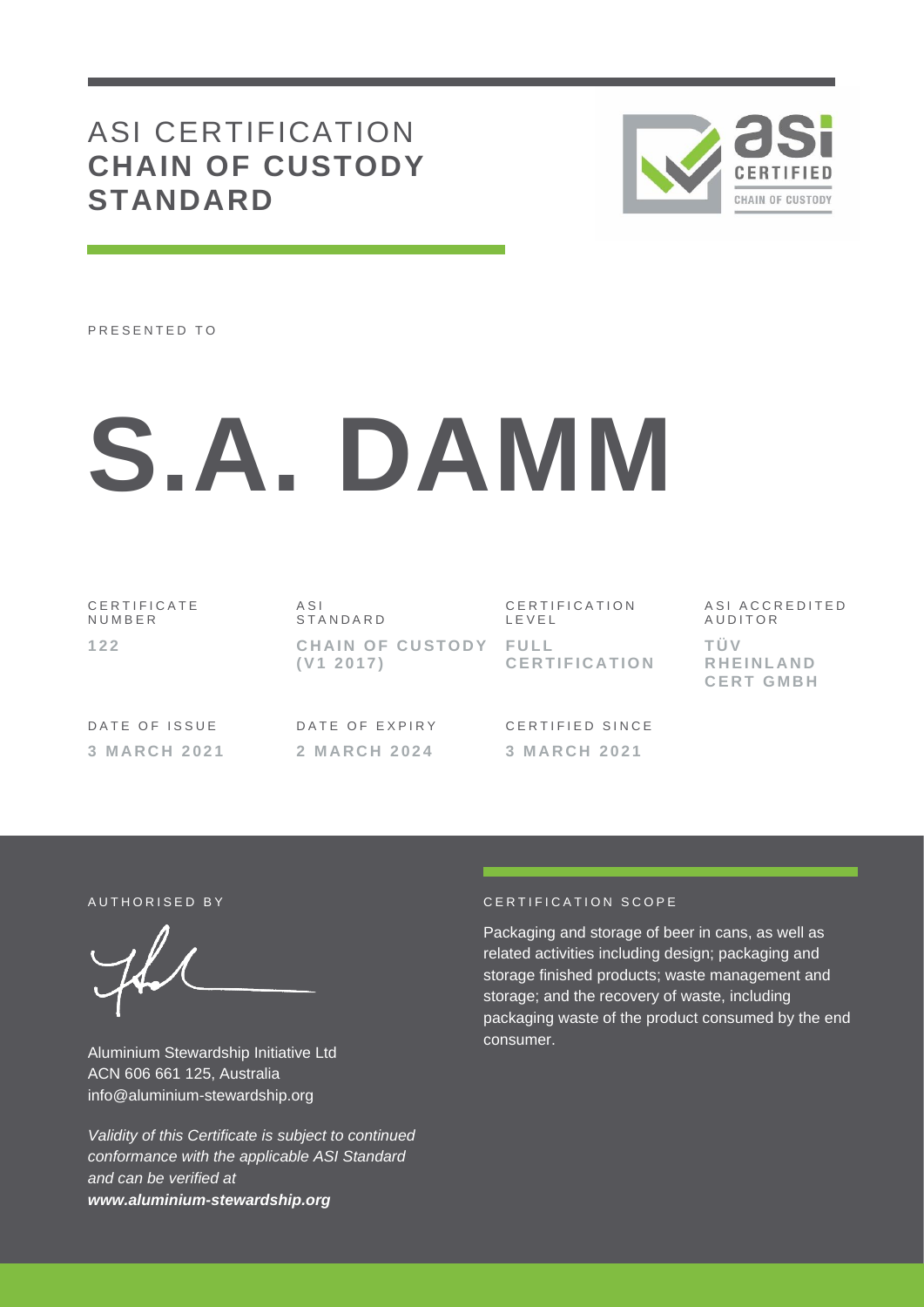## SUMMARY AUDIT REPORT **CHAIN OF CUSTODY STANDARD**

### **OVERVIEW**

| MEMBER NAME                       | S.A. Damm                                                                                                                                                                                                                                                                |
|-----------------------------------|--------------------------------------------------------------------------------------------------------------------------------------------------------------------------------------------------------------------------------------------------------------------------|
| ENTITY NAME                       | S.A. Damm                                                                                                                                                                                                                                                                |
| CERTIFICATION<br>SCOPE            | Packaging and storage of beer in cans, as well as related activities including<br>design; packaging and storage finished products; waste management and<br>storage; and the recovery of waste, including packaging waste of the product<br>consumed by the end consumer. |
| SUPPLY CHAIN<br><b>ACTIVITIES</b> | Post-Casthouse                                                                                                                                                                                                                                                           |
| ASI STANDARD                      | Chain of Custody Standard V1                                                                                                                                                                                                                                             |
| AUDIT TYPE                        | <b>First Certification Audit</b>                                                                                                                                                                                                                                         |
| AUDIT FIRM                        | <b>TÜV Rheinland Cert GmbH</b>                                                                                                                                                                                                                                           |
| AUDIT DATE                        | 15 - 17 February 2021                                                                                                                                                                                                                                                    |
| AUDIT REPORT<br>SUBMISSION        | 19 February 2021                                                                                                                                                                                                                                                         |
| AUDIT SCOPE                       | The audit scope covered S.A. Damm (Barcelona), Compañía Cervecera<br>Damm. S.L. (Barcelona) and Estrella de Levante Fábrica de Cerveza S.A.<br>(Murcia).                                                                                                                 |
|                                   | Supply chain activities included in the Audit Scope:                                                                                                                                                                                                                     |
|                                   | Post-Casthouse<br>$\bullet$                                                                                                                                                                                                                                              |
|                                   | All relevant criteria in the ASI Chain of Custody Standard were included in<br>the audit scope.                                                                                                                                                                          |
| AUDIT<br>OUTCOME                  | Certification                                                                                                                                                                                                                                                            |
| AUDIT                             | The Auditors confirm that:                                                                                                                                                                                                                                               |
| METHODOLOGY<br><b>DECLARATION</b> | The information provided by the Entity is true and accurate to the best<br>M<br>knowledge of the Auditor(s) preparing this Report.                                                                                                                                       |
|                                   | The findings are based on verified Objective Evidence relevant to the<br>M<br>time period for the Audit, traceable and unambiguous.                                                                                                                                      |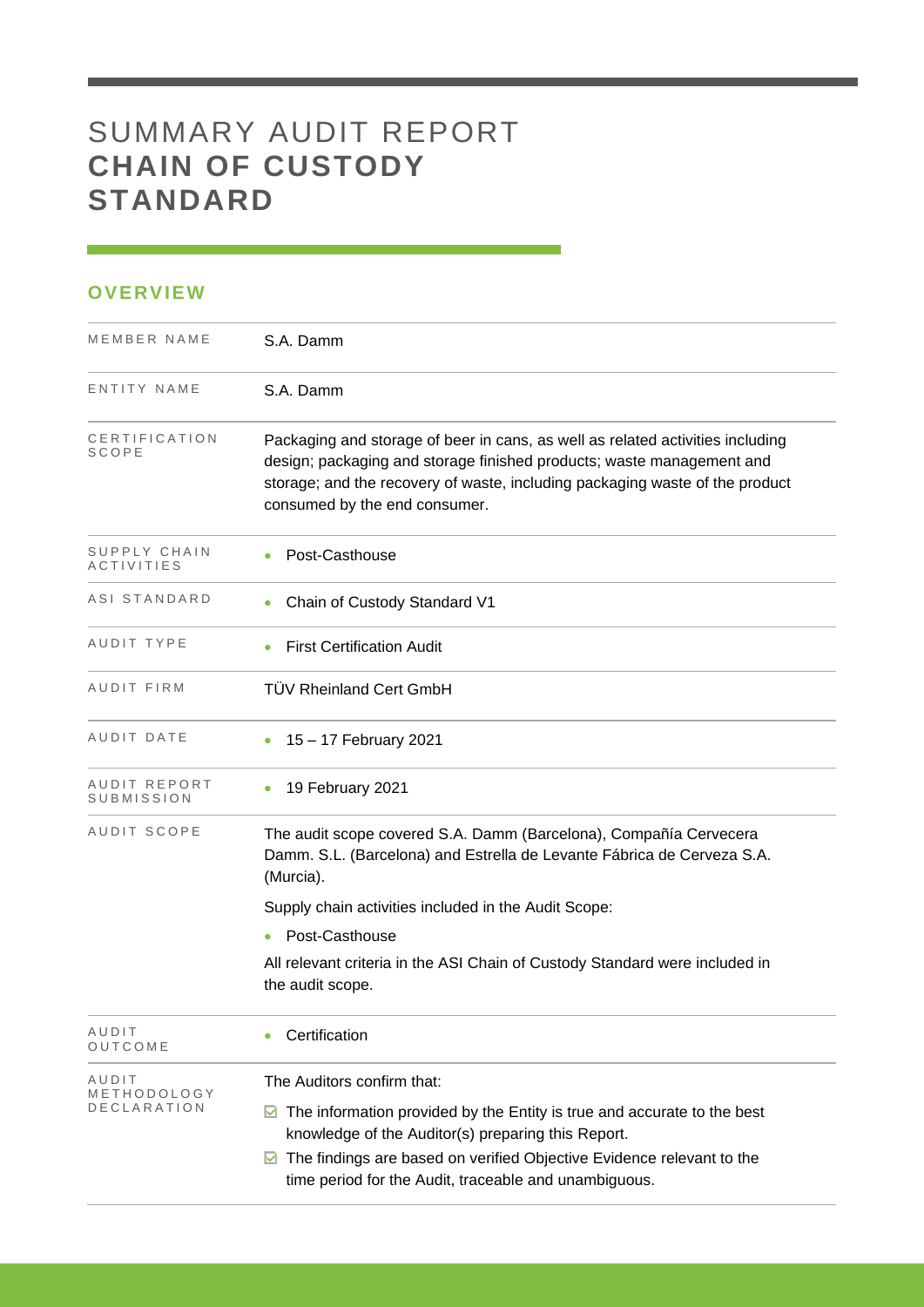|                                | $\triangleright$ The Audit Scope and Audit methodology are sufficient to establish<br>confidence that the findings are indicative of the performance of the<br>Entity's defined Certification Scope. |
|--------------------------------|------------------------------------------------------------------------------------------------------------------------------------------------------------------------------------------------------|
|                                | $\triangleright$ The Auditor(s) have acted in a manner deemed ethical, truthful, accurate<br>professional, independent and objective.                                                                |
| <b>CERTIFICATION</b><br>PERIOD | 3 March 2021 – 2 March 2024                                                                                                                                                                          |
| NEXT AUDIT<br>TYPE             | Surveillance Audit                                                                                                                                                                                   |
| NEXT AUDIT<br><b>DUE DATE</b>  | 2 September 2022                                                                                                                                                                                     |
| CERTIFICATE<br>NUMBER          | 122                                                                                                                                                                                                  |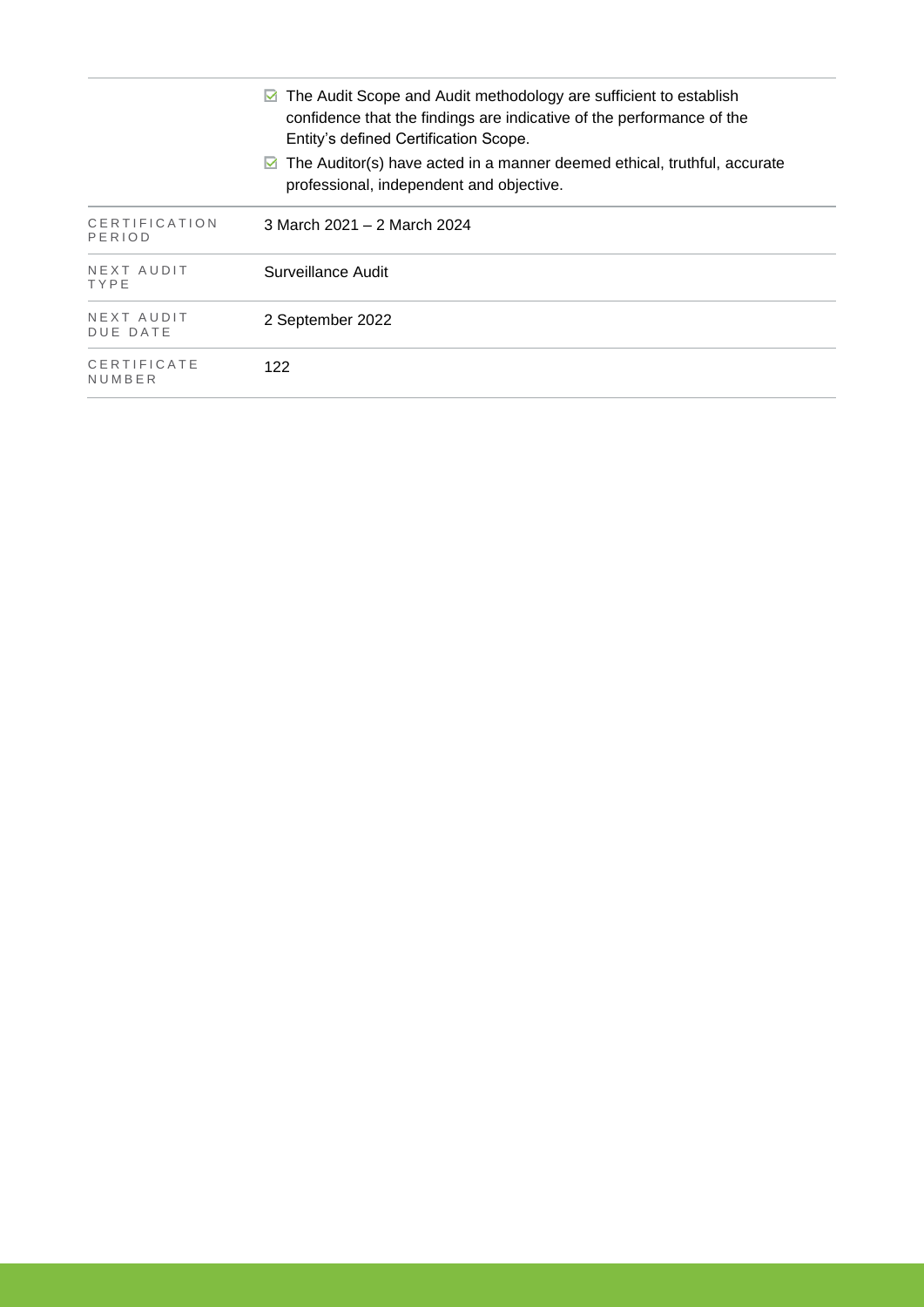## **SUMMARY OF FINDINGS**

| <b>CRITERION</b>                       | RATING      | COMMENT                                                                                                                                                                                                                                                                                                                                                                                                                                                                                                                                                                                                                                                                                  |  |
|----------------------------------------|-------------|------------------------------------------------------------------------------------------------------------------------------------------------------------------------------------------------------------------------------------------------------------------------------------------------------------------------------------------------------------------------------------------------------------------------------------------------------------------------------------------------------------------------------------------------------------------------------------------------------------------------------------------------------------------------------------------|--|
| MANAGEMENT SYSTEM AND RESPONSIBILITIES |             |                                                                                                                                                                                                                                                                                                                                                                                                                                                                                                                                                                                                                                                                                          |  |
| 1.1 ASI membership                     | Conformance | S.A. Damm has been an ASI member since October<br>2020, pertaining to the industrial users class. S.A.<br>Damm obtained the ASI Performance Standard for its<br>two facilities Compañía Cervecera Damm. S.L. and<br>Estrella de Levante Fábrica de Cerveza. S.A                                                                                                                                                                                                                                                                                                                                                                                                                          |  |
| 1.2 Management system                  | Conformance | S.A. Damm has a number of management systems<br>certifications, including quality, environment,<br>sustainability and CSR reporting schemes.<br>These schemes establish resources, procedures,<br>instructions, working flows and so on pertaining to<br>managing sales, sourcing, process flows and<br>inventory requirements of the CoC Standard.<br>When some elements of the CoC Standard<br>requirements fall apart of the aforementioned<br>management systems, specific procedures, flows,<br>resources are established.                                                                                                                                                          |  |
| 1.3 Management system<br>reviews       | Conformance | S.A. Damm established procedures at its two facilities<br>Compañía Cervecera Damm. S.L. and Estrella de<br>Levante Fábrica de Cerveza. S.A., to identify,<br>evaluate and address non-conformances and initiate<br>continuous improvement measures. Also at a<br>corporate level, marketing/R&D processes are<br>established to identify, evaluate and address the<br>requirements that apply to the product (aluminium<br>cans).<br>When it comes to other general requirements of the<br>ASI Performance or CoC Standards, a flow involving<br>the management systems, accounting, procurement<br>departments is initiated to identify, evaluate and<br>establish actions as required. |  |
| 1.4 Management<br>representative       | Conformance | The "Sourcing to Pay" (S2P) process owner has<br>overall responsibility and authority for S.A. Damm's<br>conformance with the applicable requirements of the<br>CoC Standard. For the initial certification against both<br>the Performance Standard and CoC Standard, a<br>working group was established. In the long run, the<br>elements of both systems could be increasingly<br>integrated into the exiting management tools, e.g.<br>internal / external audits programs, committees.                                                                                                                                                                                              |  |
| 1.5 Training                           | Conformance | S.A. Damm initiated training programs involving<br>relevant people in both Compañía Cervecera Damm.<br>S.L. and Estrella de Levante Fábrica de Cerveza.<br>S.A                                                                                                                                                                                                                                                                                                                                                                                                                                                                                                                           |  |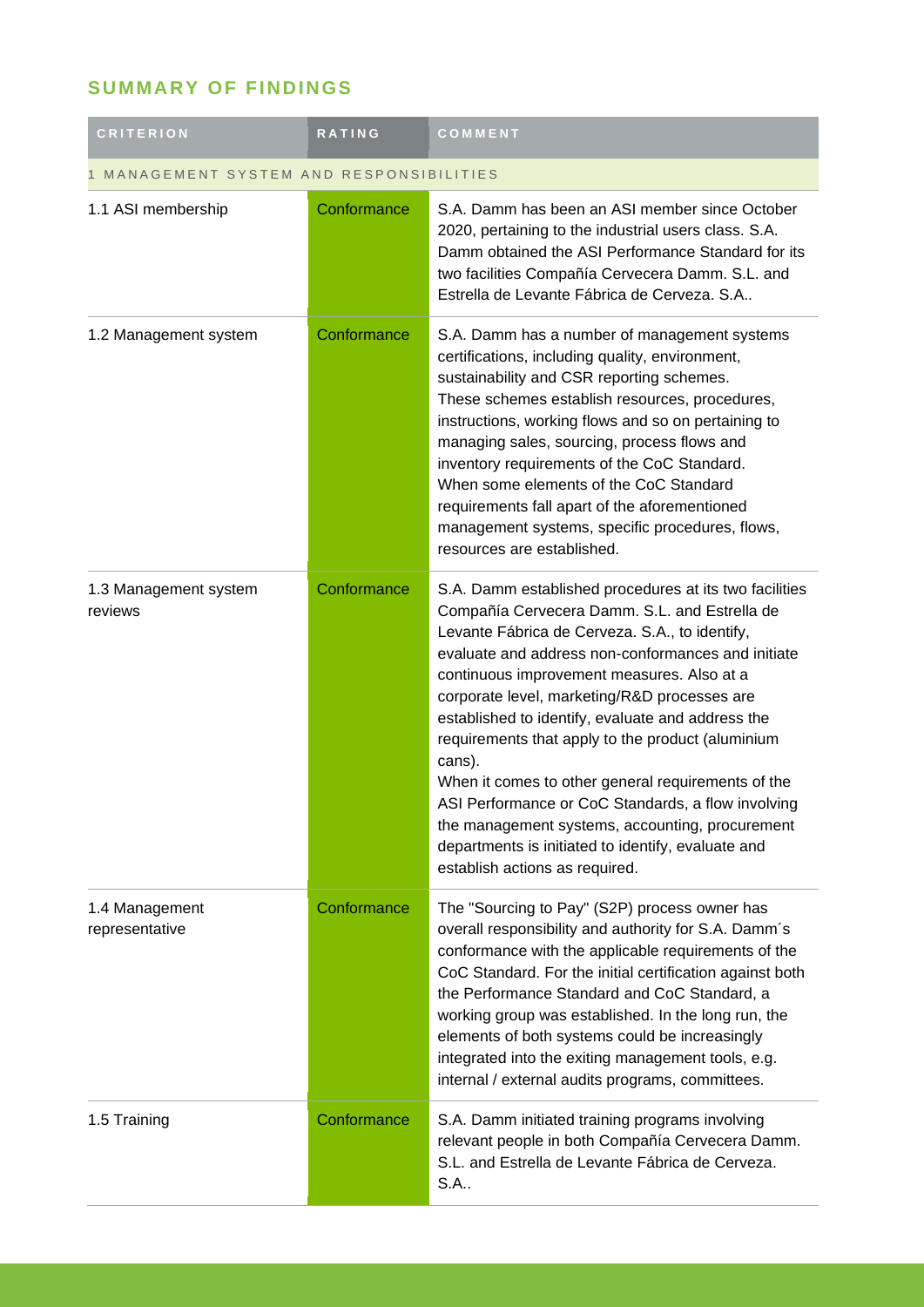| <b>CRITERION</b>                                       | <b>RATING</b>  | COMMENT                                                                                                                                                                                                                                                                                                                                                          |
|--------------------------------------------------------|----------------|------------------------------------------------------------------------------------------------------------------------------------------------------------------------------------------------------------------------------------------------------------------------------------------------------------------------------------------------------------------|
| 1.6 Record keeping                                     | Conformance    | S.A. Damm has advanced ICTs infrastructures,<br>including several systems to manage relevant<br>information e.g. Lotus Notes, S.A.P. ICT systems and<br>infrastructure are incorporated into the ASI and CoC<br>documentation.                                                                                                                                   |
| 1.7a Reporting to ASI (Inputs<br>and Outputs)          | Conformance    | The established ICT infrastructure and systems<br>enable S.A. Damm to duly report the Input and Output<br>Quantities of CoC Materials over the calendar year<br>from both Compañía Cervecera Damm. S.L. and<br>Estrella de Levante Fábrica de Cerveza. S.A., as<br>required by the CoC Standard.                                                                 |
| 1.7b Reporting to ASI (Input<br>Percentage)            | Conformance    | The established ICT infrastructure and systems<br>enable S.A. Damm to duly report the input<br>percentages calculated for the calendar year from<br>both Compañía Cervecera Damm. S.L. and Estrella<br>de Levante Fábrica de Cerveza. S.A., as required by<br>the CoC Standard.                                                                                  |
| 1.7c Reporting to ASI (Positive<br>Balance)            | Conformance    | The established ICT infrastructure and systems<br>enable S.A. Damm to duly report the maximum<br>positive balance in the calendar year carried over to<br>the subsequent material accounting period, if any,<br>from both Compañía Cervecera Damm. S.L. and<br>Estrella de Levante Fábrica de Cerveza. S.A., as<br>required by the CoC Standard.                 |
| 1.7d Reporting to ASI (Internal<br>Overdraw)           | Conformance    | The established ICT infrastructure and systems<br>enable S.A. Damm to duly report the maximum<br>internal overdraw within the calendar year, if any, and<br>the percentage of input quantity of CoC Material this<br>represents from both Compañía Cervecera Damm.<br>S.L. and Estrella de Levante Fábrica de Cerveza.<br>S.A., as required by the CoC Standard. |
| 1.7e Reporting to ASI (Eligible<br>Scrap)              | Not Applicable | This Criterion is not applicable as S.A. Damm is not<br>engaged in Aluminium Re-melting/Refining to produce<br>Recycled Aluminium.                                                                                                                                                                                                                               |
| 1.7f Reporting to ASI (ASI<br>Credits from Casthouses) | Not Applicable | This Criterion is not applicable as S.A. Damm is not<br>engaged in producing Casthouse Products.                                                                                                                                                                                                                                                                 |
| 1.7g Reporting to ASI (ASI<br>Credits purchased)       | Conformance    | The established ICT infrastructure and systems<br>enable S.A. Damm to duly report the quantity of ASI<br>credits purchased in the calendar year, if any, from<br>both Compañía Cervecera Damm. S.L. and Estrella<br>de Levante Fábrica de Cerveza. S.A., as required by<br>the CoC Standard.                                                                     |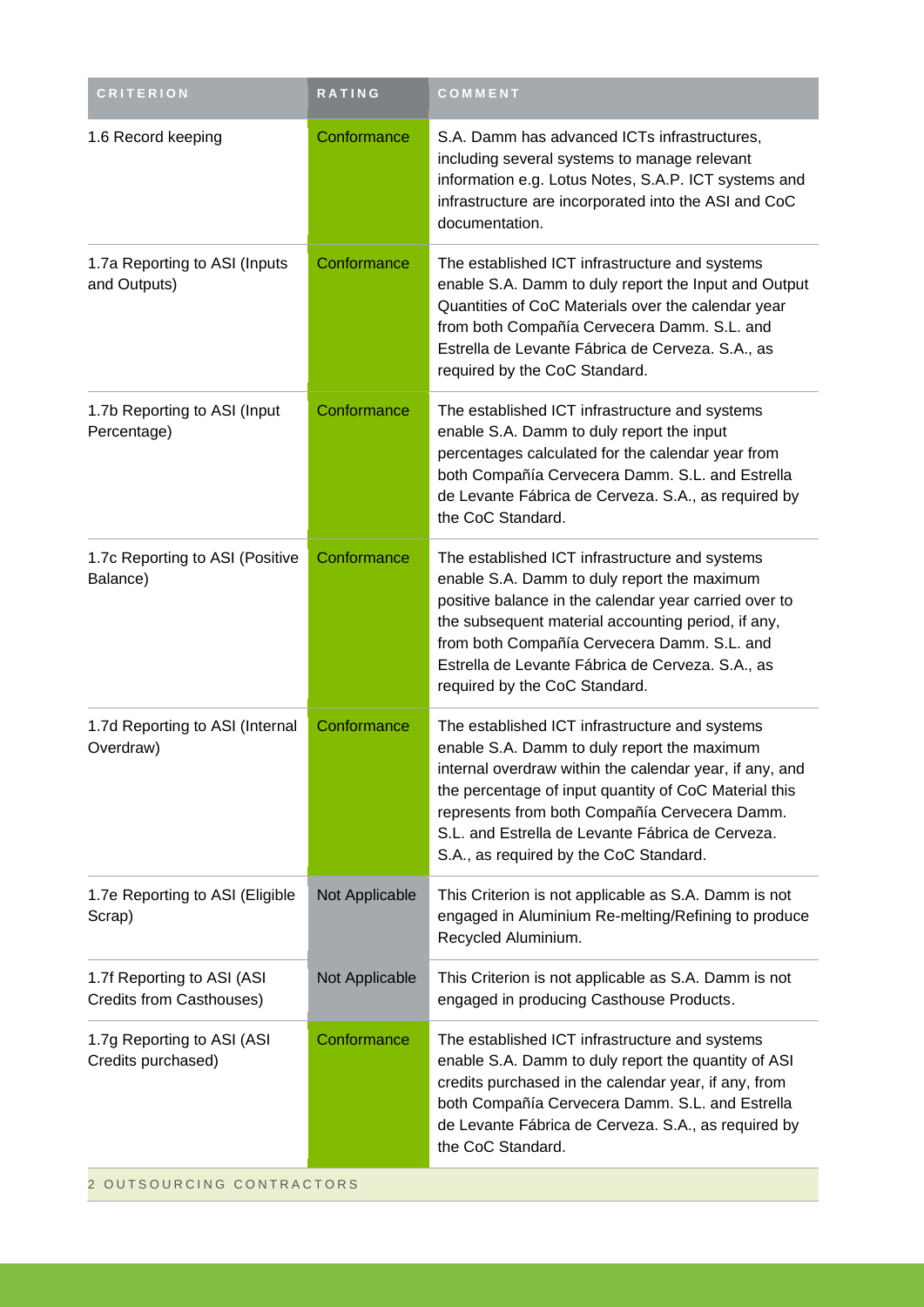| <b>CRITERION</b>                                                    | RATING         | COMMENT                                                                                                                                 |
|---------------------------------------------------------------------|----------------|-----------------------------------------------------------------------------------------------------------------------------------------|
| 2.1 Outsourcing Contractors in<br><b>CoC Certification Scope</b>    | Not Applicable | This Criterion is not applicable as no outsourcing<br>contractors are involved in the processing, treatment<br>or manufacturing stages. |
| 2.2a Control of CoC Material                                        | Not Applicable | This Criterion is not applicable as no outsourcing<br>contractors are involved in the processing, treatment<br>or manufacturing stages. |
| 2.2b No further outsourcing                                         | Not Applicable | This Criterion is not applicable as no outsourcing<br>contractors are involved in the processing, treatment<br>or manufacturing stages. |
| 2.2c Risk assessment                                                | Not Applicable | This Criterion is not applicable as no outsourcing<br>contractors are involved in the processing, treatment<br>or manufacturing stages. |
| 2.3 Output Quantity                                                 | Not Applicable | This Criterion is not applicable as no outsourcing<br>contractors are involved in the processing, treatment<br>or manufacturing stages. |
| 2.4 Verification and record-<br>keeping                             | Not Applicable | This Criterion is not applicable as no outsourcing<br>contractors are involved in the processing, treatment<br>or manufacturing stages. |
| 2.5 Error management                                                | Not Applicable | This Criterion is not applicable as no outsourcing<br>contractors are involved in the processing, treatment<br>or manufacturing stages. |
| METAL                                                               |                | 3 PRIMARY ALUMINIUM: CRITERIA FOR ASI BAUXITE, ASI ALUMINA AND ASI LIQUID                                                               |
| 3.1a CoC Certification Scope<br>- Bauxite Mining                    | Not Applicable | This Criterion is not applicable to the Entity's<br>Certification Scope.                                                                |
| 3.1b ASI Performance<br>Standard - Bauxite Mining                   | Not Applicable | This Criterion is not applicable to the Entity's<br>Certification Scope.                                                                |
| 3.2a CoC Certification Scope<br>- Alumina Refining                  | Not Applicable | This Criterion is not applicable to the Entity's<br>Certification Scope.                                                                |
| 3.2b ASI Performance<br>Standard - Alumina Refining                 | Not Applicable | This Criterion is not applicable to the Entity's<br>Certification Scope.                                                                |
| 3.3a CoC Certification Scope<br>- Aluminium Smelting                | Not Applicable | This Criterion is not applicable to the Entity's<br>Certification Scope.                                                                |
| 3.3b ASI Performance<br>Standard - Aluminium<br>Smelting            | Not Applicable | This Criterion is not applicable to the Entity's<br>Certification Scope.                                                                |
|                                                                     |                | 4 RECYCLED ALUMINIUM: CRITERIA FOR ELIGIBLE SCRAP AND ASI LIQUID METAL                                                                  |
| 4.1a CoC Certification Scope -<br>Aluminium Re-<br>Melting/Refining | Not Applicable | This Criterion is not applicable to the Entity's<br>Certification Scope.                                                                |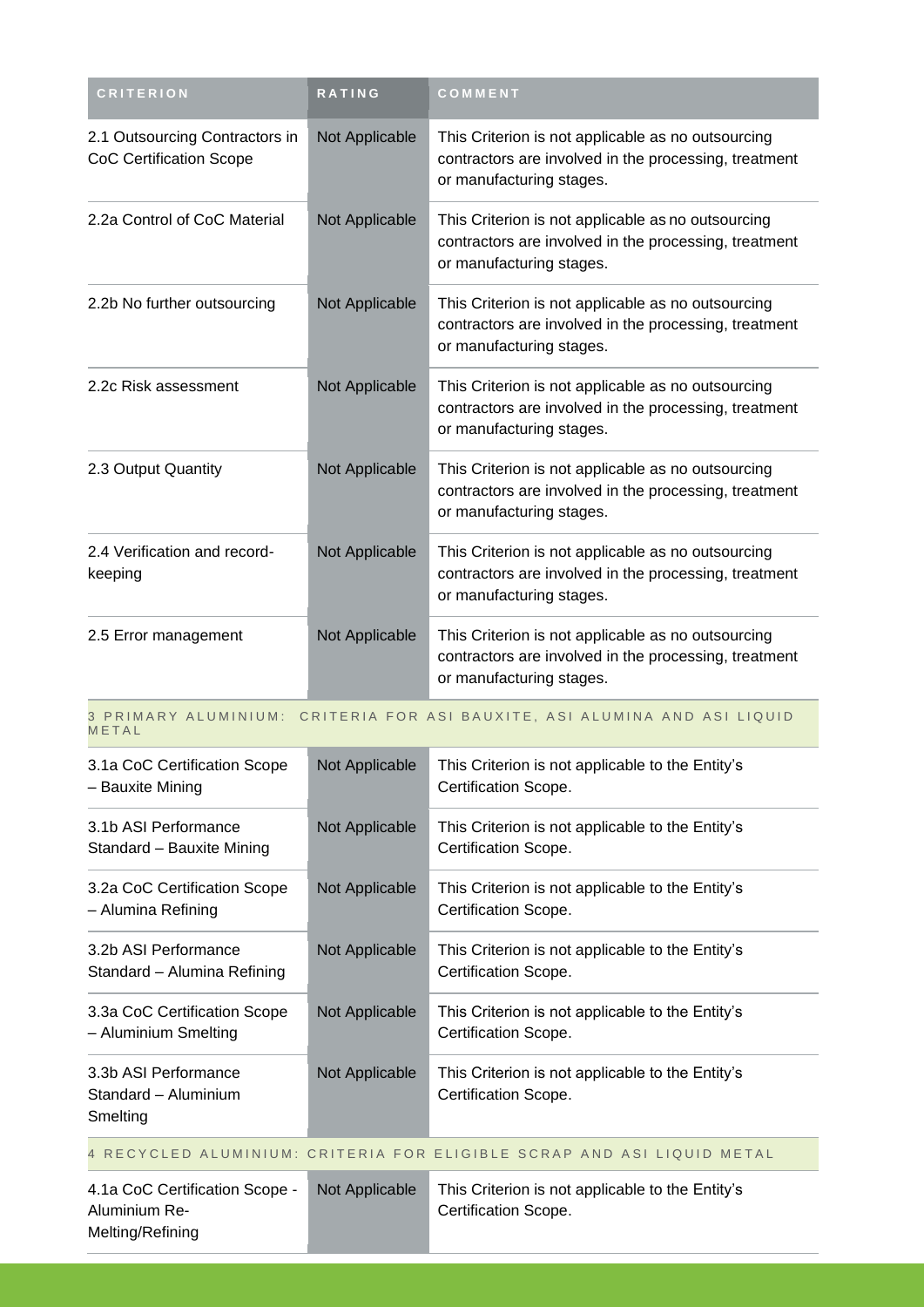| <b>CRITERION</b>                                                     | RATING         | COMMENT                                                                                                                                                                                                                                                                                                                              |  |
|----------------------------------------------------------------------|----------------|--------------------------------------------------------------------------------------------------------------------------------------------------------------------------------------------------------------------------------------------------------------------------------------------------------------------------------------|--|
| 4.1b ASI Performance<br>Standard - Aluminium Re-<br>Melting/Refining | Not Applicable | This Criterion is not applicable to the Entity's<br>Certification Scope.                                                                                                                                                                                                                                                             |  |
| 4.2a Pre-Consumer Scrap and<br><b>Dross</b>                          | Not Applicable | This Criterion is not applicable to the Entity's<br>Certification Scope.                                                                                                                                                                                                                                                             |  |
| 4.2b Post-Consumer Scrap                                             | Not Applicable | This Criterion is not applicable to the Entity's<br>Certification Scope.                                                                                                                                                                                                                                                             |  |
| 4.3a Supplier records                                                | Not Applicable | This Criterion is not applicable to the Entity's<br>Certification Scope.                                                                                                                                                                                                                                                             |  |
| 4.3b Cash payments                                                   | Not Applicable | This Criterion is not applicable to the Entity's<br>Certification Scope.                                                                                                                                                                                                                                                             |  |
| 5 CASTHOUSES: CRITERIA FOR ASI ALUMINIUM                             |                |                                                                                                                                                                                                                                                                                                                                      |  |
| 5.1a CoC Certification Scope -<br>Casthouses                         | Not Applicable | This Criterion is not applicable to the Entity's<br>Certification Scope.                                                                                                                                                                                                                                                             |  |
| 5.1b ASI Performance<br><b>Standard - Casthouses</b>                 | Not Applicable | This Criterion is not applicable to the Entity's<br>Certification Scope.                                                                                                                                                                                                                                                             |  |
| 5.2 Casthouse Products                                               | Not Applicable | This Criterion is not applicable to the Entity's<br>Certification Scope.                                                                                                                                                                                                                                                             |  |
| 6 POST-CASTHOUSE: CRITERIA FOR ASI ALUMINIUM                         |                |                                                                                                                                                                                                                                                                                                                                      |  |
| 6.1a CoC Certification Scope -<br>Post-Casthouse                     | Conformance    | All aluminium products (0,33L and 0.50L cans)<br>incorporated to the production process in both<br>Compañía Cervecera Damm. S.L. and Estrella de<br>Levante Fábrica de Cerveza. S.A. are directly sourced<br>by a single supplier, Ball Corporation, which is<br>certified to the ASI Performance and Chain of<br>Custody Standards. |  |
| 6.1b ASI Performance<br>Standard - Post-Casthouse                    | Conformance    | Ball Corporation, the one and only supplier of<br>aluminium products for Compañía Cervecera Damm.<br>S.L. and Estrella de Levante Fábrica de Cerveza.<br>S.A., is certified against the ASI Performance<br>Standard.                                                                                                                 |  |
| 6.1c Sourcing ASI Aluminium                                          | Conformance    | Ball Corporation, the one and only supplier of ASI<br>aluminium products for Compañía Cervecera Damm.<br>S.L. and Estrella de Levante Fábrica de Cerveza.<br>S.A., is certified against the ASI Chain of Custody<br>Standard.                                                                                                        |  |
| 7 DUE DILIGENCE FOR NON-COC INPUTS AND RECYCLABLE SCRAP MATERIAL     |                |                                                                                                                                                                                                                                                                                                                                      |  |
| 7.1a Responsible sourcing<br>policy (anti-corruption)                | Conformance    | There is no Non-CoC Material incorporated into the<br>Compañía Cervecera Damm. S.L. and Estrella de<br>Levante Fábrica de Cerveza. S.A. products. Part of<br>the aluminium sourced by Ball Corporation comes                                                                                                                         |  |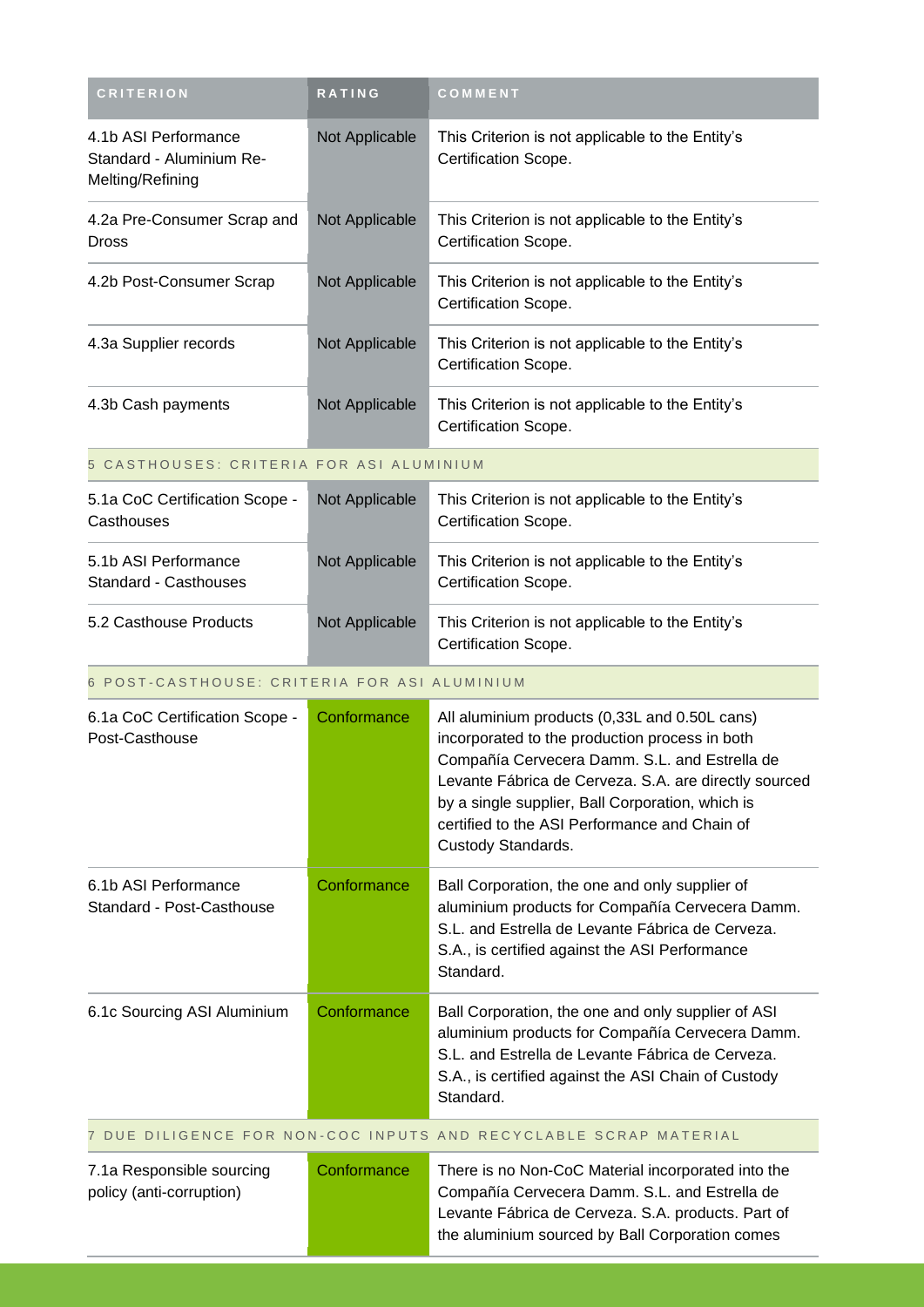| <b>CRITERION</b>                                                               | RATING      | COMMENT                                                                                                                                                                                                                                                                                                                                                                                                                                                                                                                                                                                                                                                                                                                                                                                          |
|--------------------------------------------------------------------------------|-------------|--------------------------------------------------------------------------------------------------------------------------------------------------------------------------------------------------------------------------------------------------------------------------------------------------------------------------------------------------------------------------------------------------------------------------------------------------------------------------------------------------------------------------------------------------------------------------------------------------------------------------------------------------------------------------------------------------------------------------------------------------------------------------------------------------|
|                                                                                |             | from recyclable scrap material. The means of dealing<br>with risks connected to corruption are defined in the<br>Code of Conduct and the Governing Regulations for<br>the Whistle-Blower Channel. Conducting audits is the<br>specific role of the Internal Audit Department. In the<br>2018, 2019 and 2020 fiscal years, no cases of<br>corruption were registered in Damm companies.<br>Additionally, Ball Corporation has a Gold sustainability<br>rating from EcoVadis, a provider of business<br>sustainability ratings involving anti-corruption,<br>responsible sourcing, human rights due diligence and<br>conflict affected and high risk areas.                                                                                                                                        |
| 7.1b Responsible sourcing<br>policy (responsible sourcing)                     | Conformance | There is no Non-CoC Material incorporated into the<br>Compañía Cervecera Damm. S.L. and Estrella de<br>Levante Fábrica de Cerveza. S.A. products. Part of<br>the aluminium sourced by Ball Corporation comes<br>from recyclable scrap material. S.A. Damm<br>established a number of initiatives, projects,<br>collaborations and tools at a corporate level to duly<br>support its the supply chain strategy.<br>Additionally, S.A. Damm uses the EcoVadis platform,<br>providing business responsible sourcing ratings.<br>Under this scheme, S.A. Damm's only supplier has a<br>Gold sustainability rating.                                                                                                                                                                                   |
| 7.1c Responsible sourcing<br>policy (human rights due<br>diligence)            | Conformance | S.A. Damm applies the principles of honesty and<br>respect for human rights included in its corporate<br>Code of Conduct and, as a result, the relationships<br>between all company collaborators and suppliers<br>must ensure fair, polite and respectful treatment.<br>The Code of Conduct refers to human rights and<br>employment in keeping with the principles of the<br>International Labour Organization, as well as the<br>principles of a recently certified family-friendly<br>company. These principles are respected wherever<br>Damm conducts its activities and apply to both<br>Compañía Cervecera Damm. S.L. and Estrella de<br>Levante Fábrica de Cerveza. S.A In the 2018, 2019<br>and 2020 fiscal years, Damm registered no<br>complaints regarding human rights violations. |
| 7.1d Responsible sourcing<br>policy (conflict affected and<br>high risk areas) | Conformance | For improved management of risks in all their<br>manifestations, Damm has an Internal Audit<br>Department and Compliance Committee acting at a<br>corporate level, both depending on the Audit and<br>Control Commission, made up of members of the<br>Board of Directors. The Audit and Control<br>Commission assigns the Compliance Committee and<br>the Internal Audit Department with the task of actively<br>managing existing risks and elaborating an overall<br>map of risks and an overall map of penal risks. In the                                                                                                                                                                                                                                                                   |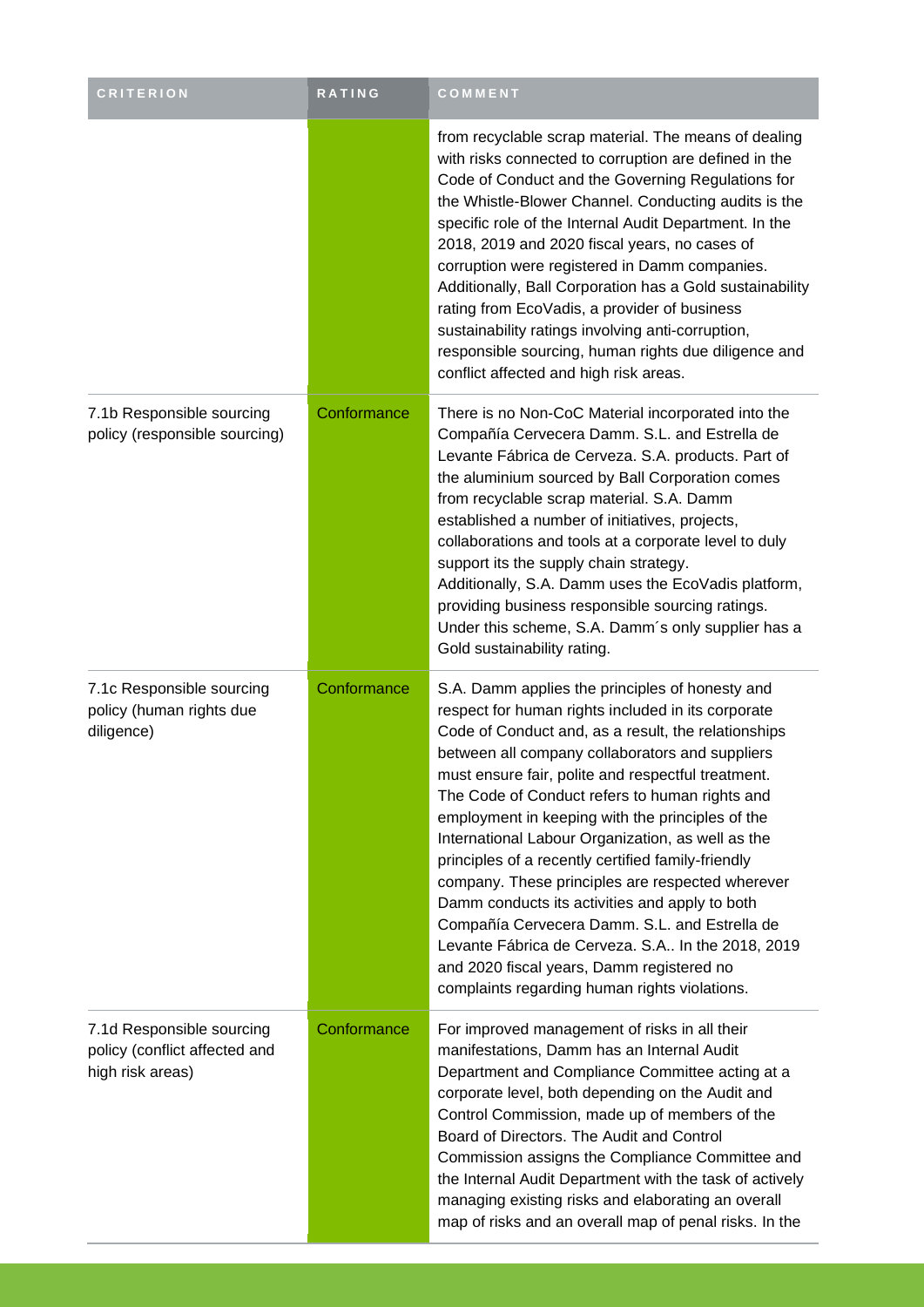| <b>CRITERION</b>                                      | RATING         | COMMENT                                                                                                                                                                                                                                                                                                                                                                                                                                                                                                                                                                                                                               |
|-------------------------------------------------------|----------------|---------------------------------------------------------------------------------------------------------------------------------------------------------------------------------------------------------------------------------------------------------------------------------------------------------------------------------------------------------------------------------------------------------------------------------------------------------------------------------------------------------------------------------------------------------------------------------------------------------------------------------------|
|                                                       |                | 2018, 2019 and 2020 fiscal years, Damm registered<br>no complaints regarding conflict affected and high risk<br>areas.                                                                                                                                                                                                                                                                                                                                                                                                                                                                                                                |
| 7.2 Risk assessment                                   | Conformance    | S.A. Damm follows the EcoVadis methodology to<br>evaluate its suppliers performance at a corporate<br>level. This methodology includes 360° findings,<br>improvements opportunities with actions and its<br>evaluation applied to each requirement: environment,<br>labour practices and human rights, ethics, sustainable<br>sourcing. When required, results of the EcoVadis<br>methodology and other issues involving the supply<br>chain are registered in specific tools to evaluate and<br>address relevant findings, these falling within the<br>Quality Management System.                                                    |
| 7.3 Complaints mechanism                              | Conformance    | S.A. Damm established and actively maintains a<br>complaints mechanism at a corporate level.<br>Information about the complaints mechanism and<br>channels is published in the Annual Report on page<br>129:<br>https://www.dammcorporate.com/sites/default/files/par<br>agraph/investors_presentations_attach/2019%20Ann<br>ual%20Report_EN_compressed_0.pdf<br>The complaints mechanisms and channels include an<br>open form via the corporate website and corporate<br>profiles in social networks. Additionally, procedures<br>pertaining to the Quality Management System are<br>another input of issues involving the product. |
| 8 MASS BALANCE SYSTEM: COC MATERIAL AND ASI ALUMINIUM |                |                                                                                                                                                                                                                                                                                                                                                                                                                                                                                                                                                                                                                                       |
| 8.1 Material Accounting<br>System                     | Conformance    | S.A. Damm uses a Material Accounting System under<br>ERP/S.A.P, implemented at both Compañía<br>Cervecera Damm, S.L. and Estrella de Levante<br>Fábrica de Cerveza, S.A.,<br>The system enables the company to perform an<br>entirely digitalized and automated material<br>accounting, ranging from the individual data of the<br>very unit of each product (grams of each aluminium<br>can and ends) to the overall numbers of the mass<br>balance of both sites.                                                                                                                                                                   |
| 8.2a Post-Consumer Scrap                              | Not Applicable | This Criterion is not applicable to the Entity's<br>Certification Scope.                                                                                                                                                                                                                                                                                                                                                                                                                                                                                                                                                              |
| 8.2b Pre-Consumer Scrap<br>(total)                    | Not Applicable | This Criterion is not applicable to the Entity's<br>Certification Scope.                                                                                                                                                                                                                                                                                                                                                                                                                                                                                                                                                              |
| 8.2c Pre-Consumer Scrap<br>(Eligible Scrap)           | Not Applicable | This Criterion is not applicable to the Entity's<br>Certification Scope.                                                                                                                                                                                                                                                                                                                                                                                                                                                                                                                                                              |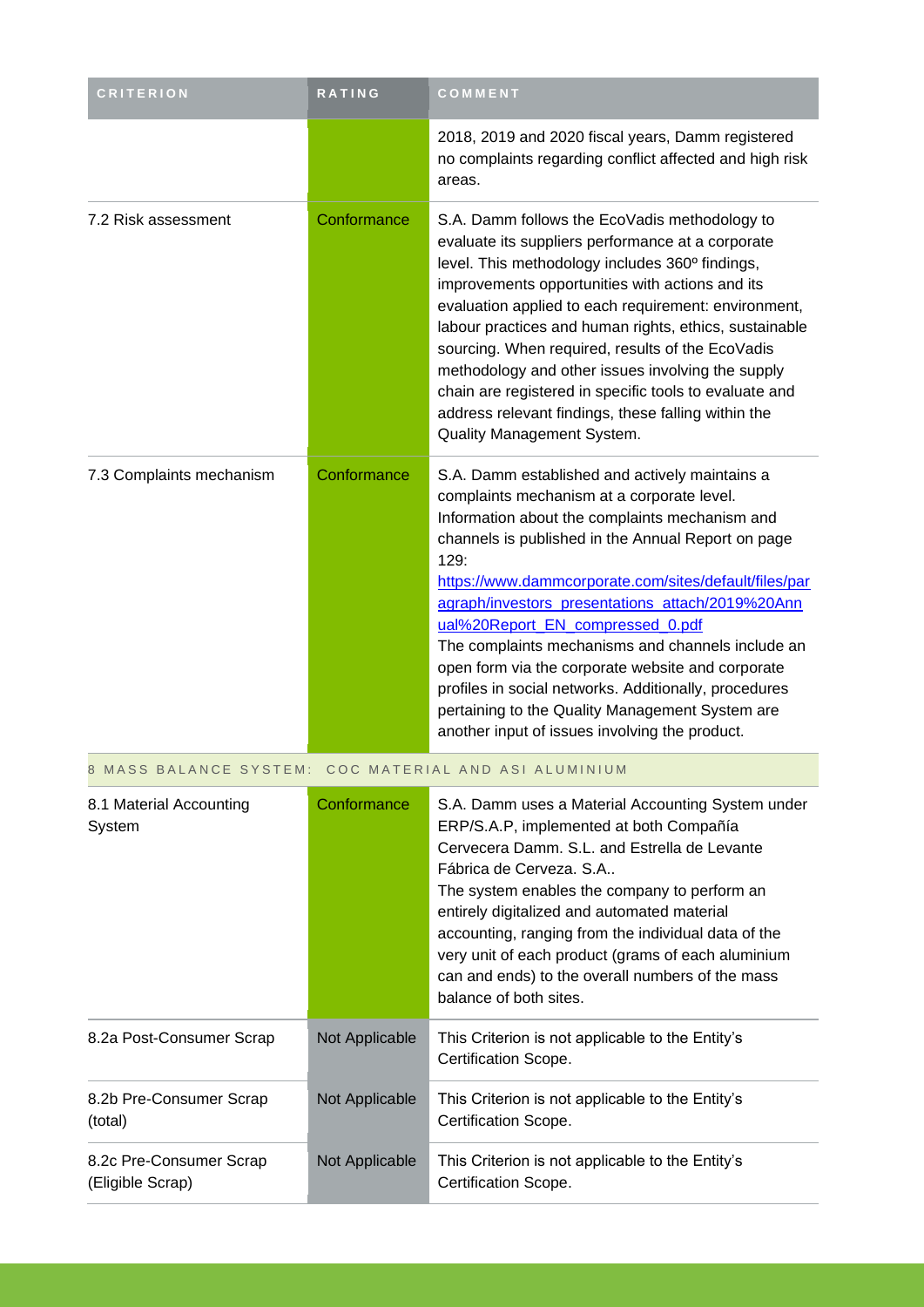| <b>CRITERION</b>                                            | RATING         | COMMENT                                                                                                                                                                                                                                                                                                                                                   |
|-------------------------------------------------------------|----------------|-----------------------------------------------------------------------------------------------------------------------------------------------------------------------------------------------------------------------------------------------------------------------------------------------------------------------------------------------------------|
| 8.3 Material Accounting Period                              | Conformance    | The accounting period used in S.A. Damm, Compañía<br>Cervecera Damm. S.L. and Estrella de Levante<br>Fábrica de Cerveza. S.A. is the fiscal year, ending 31<br>December.                                                                                                                                                                                  |
| 8.4 Input Percentage                                        | Conformance    | One hundred percent of input aluminium material<br>acquired in both Compañía Cervecera Damm. S.L.<br>and Estrella de Levante Fábrica de Cerveza. S.A. is<br>CoC Material. The aluminium material is allocated<br>entirely by the one and only supplier, Ball Corporation,<br>which is certified against ASI Performance and CoC<br>Standards.             |
| 8.5 Input Percentage<br>(Aluminium Re-<br>Melting/Refining) | Not Applicable | This Criterion is not applicable to the Entity's<br>Certification Scope.                                                                                                                                                                                                                                                                                  |
| 8.6 Output Quantity<br>determination                        | Conformance    | Using the data provided by the accounting system,<br>under the ERP/S.A.P software in place, S.A. Damm<br>determines the output quantity of CoC Material.<br>This is done separately for both Compañía Cervecera<br>Damm. S.L. and Estrella de Levante Fábrica de<br>Cerveza. S.A. and the overall figures for 2020 are<br>summarized in the mass balance. |
| 8.7 Output Quantity<br>designation                          | Conformance    | All the input aluminium used by Compañía Cervecera<br>Damm. S.L. and Estrella de Levante Fábrica de<br>Cerveza. S.A. in its cans is from CoC Material<br>provided by the one and only supplier, Ball<br>Corporation. As a consequence, all output material is<br>unequivocally CoC Material.                                                              |
| 8.8 Output Quantity - Pre-<br><b>Consumer Scrap</b>         | Not Applicable | This Criterion is not applicable as the Entity reports no<br>interest in designating its scrap material as Eligible<br>Scrap. Follow-up of this situation to be made in future<br>audits, as the Entity is interested in exploring.                                                                                                                       |
| 8.9 Outputs not exceed Inputs                               | Conformance    | The mass balance of Compañía Cervecera Damm.<br>S.L. and Estrella de Levante Fábrica de Cerveza.<br>S.A., built on the material accounting system, shows<br>coherence between the input CoC Material and output<br>CoC Material figures.<br>Additionally, no eligible scrap material is currently<br>allocated by S.A. Damm.                              |
| 8.10a Internal Overdraws (not<br>exceed 20%)                | Not Applicable | This Criterion is not applicable as no overdraw<br>situation was reported by the Entity. Follow-up<br>required for future audits, as this situation may<br>change.                                                                                                                                                                                        |
| 8.10b Internal Overdraws (not<br>exceed affected amount)    | Not Applicable | This Criterion is not applicable as no overdraw<br>situation was reported by the Entity. Follow-up                                                                                                                                                                                                                                                        |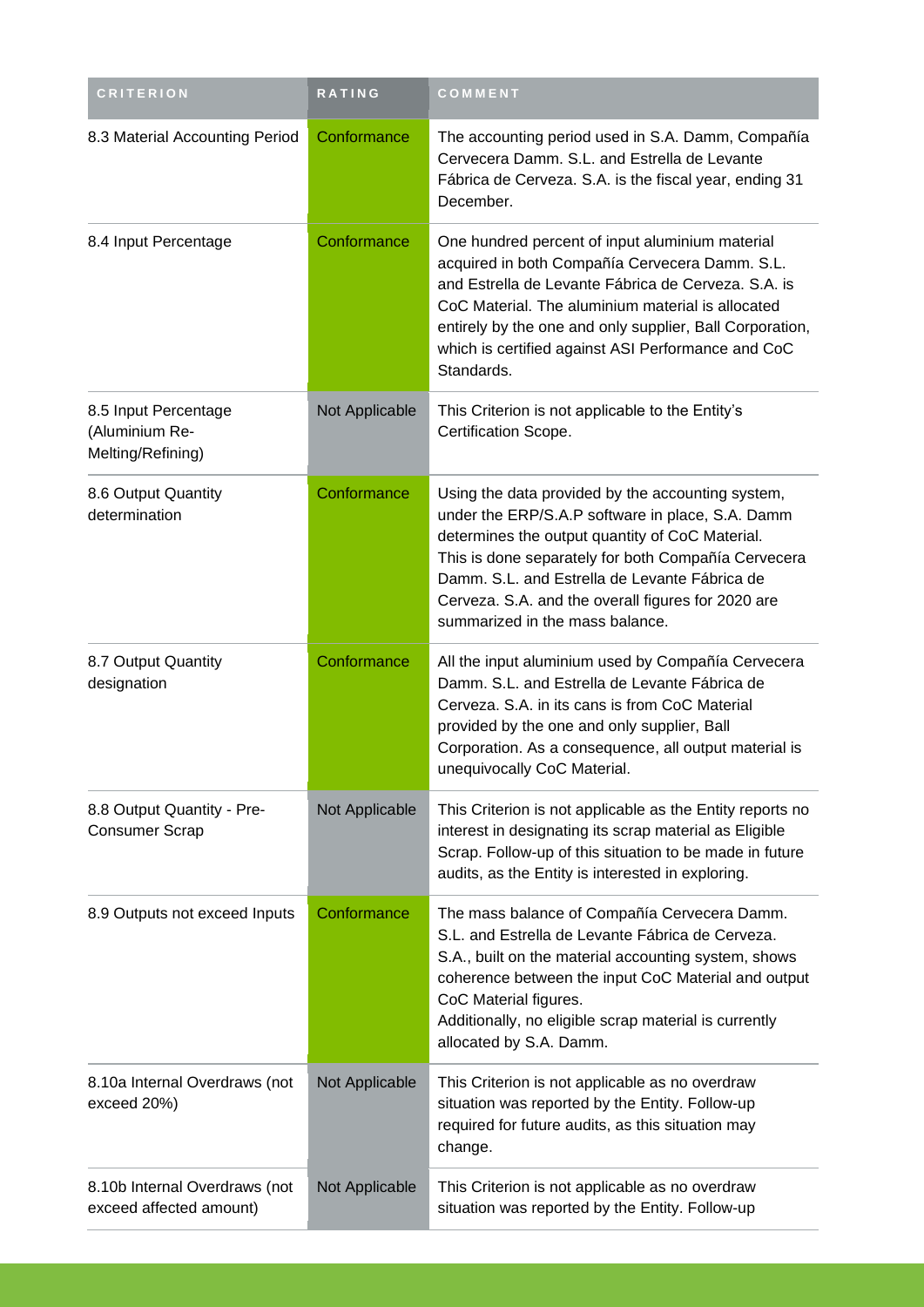| <b>CRITERION</b>                                | RATING         | COMMENT                                                                                                                                                                                                                                                                                                                                                                                                                                                         |
|-------------------------------------------------|----------------|-----------------------------------------------------------------------------------------------------------------------------------------------------------------------------------------------------------------------------------------------------------------------------------------------------------------------------------------------------------------------------------------------------------------------------------------------------------------|
|                                                 |                | required for future audits, as this situation may<br>change.                                                                                                                                                                                                                                                                                                                                                                                                    |
| 8.10c Internal Overdraws<br>(period to make up) | Not Applicable | This Criterion is not applicable as no overdraw<br>situation was reported by the Entity. Follow-up<br>required for future audits, as this situation may<br>change.                                                                                                                                                                                                                                                                                              |
| 8.11a Positive Balance (carry<br>over)          | Not Applicable | This Criterion is not applicable as no positive balance<br>was reported by the Entity. Follow-up required for<br>future audits, as this situation may change.                                                                                                                                                                                                                                                                                                   |
| 8.11b Positive Balance<br>(expiry)              | Not Applicable | This Criterion is not applicable as no positive balance<br>was reported by the Entity. Follow-up required for<br>future audits, as this situation may change.                                                                                                                                                                                                                                                                                                   |
| 9 ISSUING COC DOCUMENTS                         |                |                                                                                                                                                                                                                                                                                                                                                                                                                                                                 |
| 9.1 Shipments and transfers                     | Not Applicable | This Criterion is not applicable as no interested<br>parties downstream have requested the Entity to<br>deliver CoC documents to accompany CoC Material.<br>However, several systems were observed in place<br>enabling the Entity to issue relevant CoC documents<br>as required, e.g. editable invoicing system, client<br>portals. This requirement to be checked in future<br>audits as the Entity may explore extension of the CoC<br>approach downstream. |
| 9.2a Date of issue                              | Not Applicable | This Criterion is not applicable as no interested<br>parties downstream have requested the Entity to<br>deliver CoC documents to accompany CoC Material.<br>However, several systems were observed in place<br>enabling the Entity to issue relevant CoC documents<br>as required, e.g. editable invoicing system, client<br>portals. This requirement to be checked in future<br>audits as the Entity may explore extension of the CoC<br>approach downstream. |
| 9.2b Reference number                           | Not Applicable | This Criterion is not applicable as no interested<br>parties downstream have requested the Entity to<br>deliver CoC documents to accompany CoC Material.<br>However, several systems were observed in place<br>enabling the Entity to issue relevant CoC documents<br>as required, e.g. editable invoicing system, client<br>portals. This requirement to be checked in future<br>audits as the Entity may explore extension of the CoC<br>approach downstream. |
| 9.2c Issuing Entity                             | Not Applicable | This Criterion is not applicable as no interested<br>parties downstream have requested the Entity to<br>deliver CoC documents to accompany CoC Material.                                                                                                                                                                                                                                                                                                        |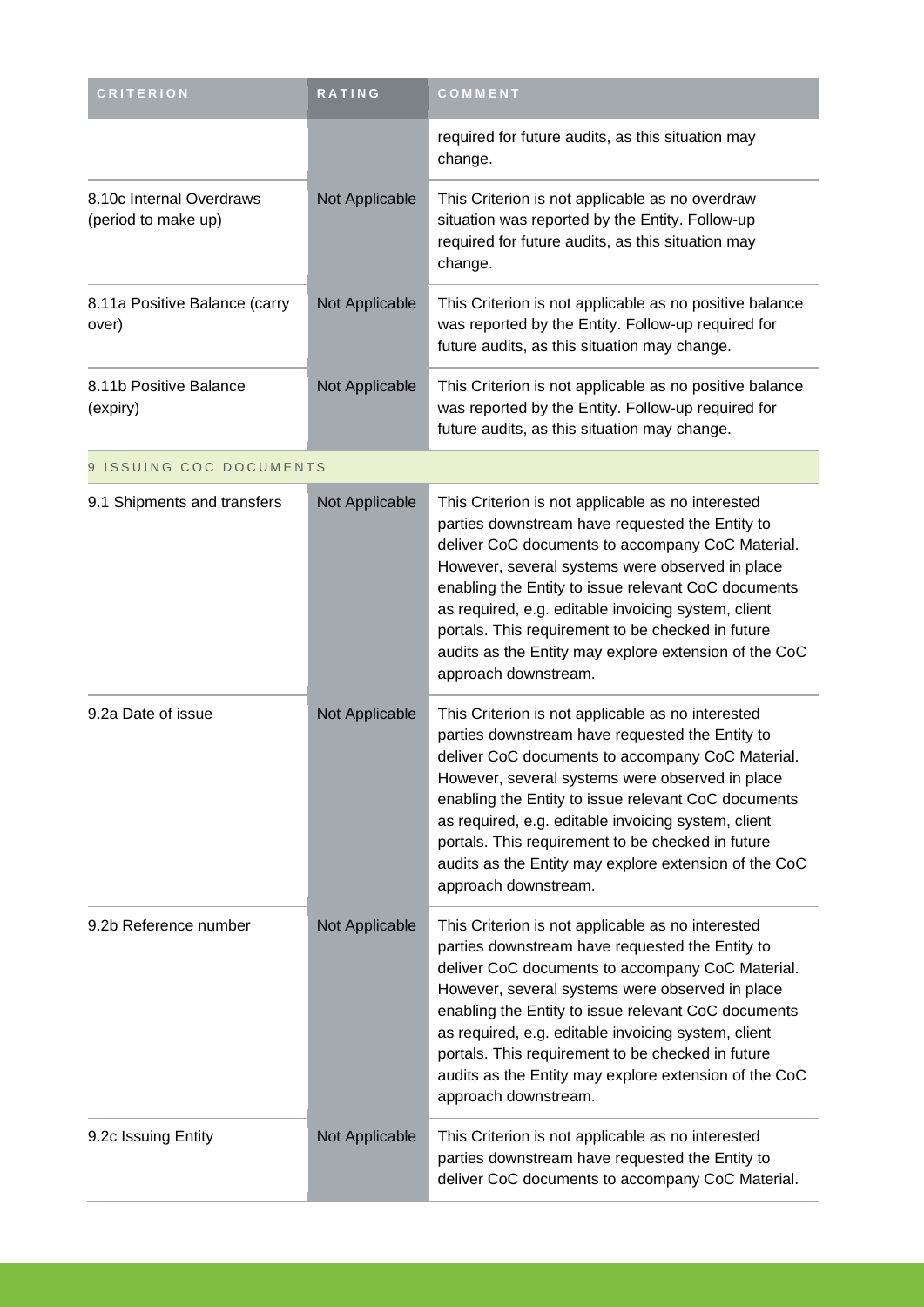| <b>CRITERION</b>            | RATING         | COMMENT                                                                                                                                                                                                                                                                                                                                                                                                                                                         |
|-----------------------------|----------------|-----------------------------------------------------------------------------------------------------------------------------------------------------------------------------------------------------------------------------------------------------------------------------------------------------------------------------------------------------------------------------------------------------------------------------------------------------------------|
| 9.2d Receiving customer     | Not Applicable | However, several systems were observed in place<br>enabling the Entity to issue relevant CoC documents<br>as required, e.g. editable invoicing system, client<br>portals. This requirement to be checked in future<br>audits as the Entity may explore extension of the CoC<br>approach downstream.                                                                                                                                                             |
| 9.2e Responsible employee   | Not Applicable | This Criterion is not applicable as no interested<br>parties downstream have requested the Entity to<br>deliver CoC documents to accompany CoC Material.<br>However, several systems were observed in place<br>enabling the Entity to issue relevant CoC documents<br>as required, e.g. editable invoicing system, client<br>portals. This requirement to be checked in future<br>audits as the Entity may explore extension of the CoC<br>approach downstream. |
| 9.2f Conformance statement  | Not Applicable | This Criterion is not applicable as no interested<br>parties downstream have requested the Entity to<br>deliver CoC documents to accompany CoC Material.<br>However, several systems were observed in place<br>enabling the Entity to issue relevant CoC documents<br>as required, e.g. editable invoicing system, client<br>portals. This requirement to be checked in future<br>audits as the Entity may explore extension of the CoC<br>approach downstream. |
| 9.2g Type of CoC Material   | Not Applicable | This Criterion is not applicable as no interested<br>parties downstream have requested the Entity to<br>deliver CoC documents to accompany CoC Material.<br>However, several systems were observed in place<br>enabling the Entity to issue relevant CoC documents<br>as required, e.g. editable invoicing system, client<br>portals. This requirement to be checked in future<br>audits as the Entity may explore extension of the CoC<br>approach downstream. |
| 9.2h Mass of CoC Material   | Not Applicable | This Criterion is not applicable as no interested<br>parties downstream have requested the Entity to<br>deliver CoC documents to accompany CoC Material.<br>However, several systems were observed in place<br>enabling the Entity to issue relevant CoC documents<br>as required, e.g. editable invoicing system, client<br>portals. This requirement to be checked in future<br>audits as the Entity may explore extension of the CoC<br>approach downstream. |
| 9.2i Mass of total material | Not Applicable | This Criterion is not applicable as no interested<br>parties downstream have requested the Entity to<br>deliver CoC documents to accompany CoC Material.<br>However, several systems were observed in place<br>enabling the Entity to issue relevant CoC documents<br>as required, e.g. editable invoicing system, client                                                                                                                                       |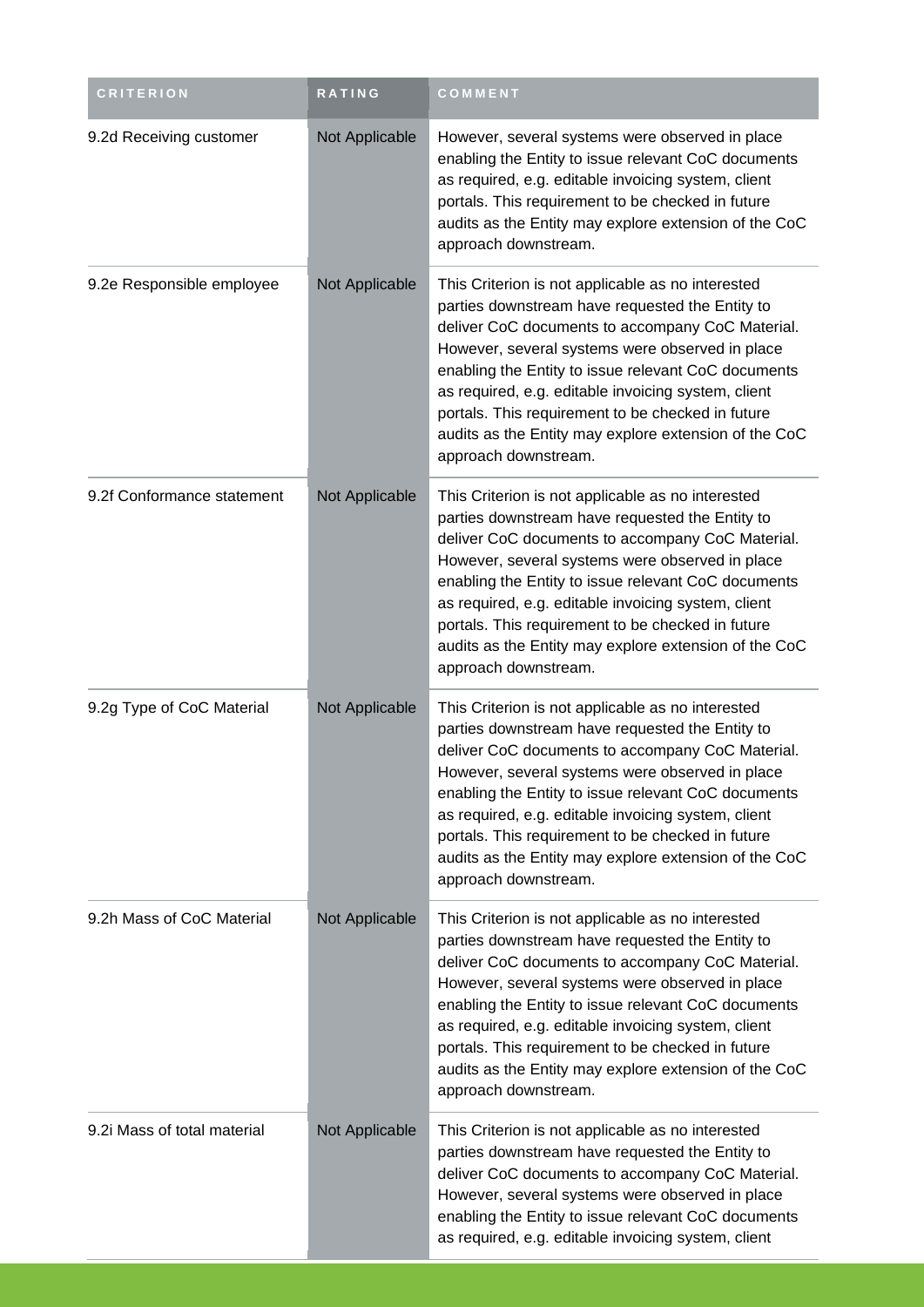| <b>CRITERION</b>                                       | RATING         | COMMENT                                                                                                                                                                                                                                                                                                                                                                                                                                                         |
|--------------------------------------------------------|----------------|-----------------------------------------------------------------------------------------------------------------------------------------------------------------------------------------------------------------------------------------------------------------------------------------------------------------------------------------------------------------------------------------------------------------------------------------------------------------|
|                                                        |                | portals. This requirement to be checked in future<br>audits as the Entity may explore extension of the CoC<br>approach downstream.                                                                                                                                                                                                                                                                                                                              |
| 9.3a Sustainability Data<br>(optional)                 | Not Applicable | This Criterion is not applicable to the Entity's<br>Certification Scope.                                                                                                                                                                                                                                                                                                                                                                                        |
| 9.3b Sustainability Data<br>(passing on)               | Not Applicable | This Criterion is not applicable as no interested<br>parties downstream have requested the Entity to<br>deliver CoC documents to accompany CoC Material.<br>However, several systems were observed in place<br>enabling the Entity to issue relevant CoC documents<br>as required, e.g. editable invoicing system, client<br>portals. This requirement to be checked in future<br>audits as the Entity may explore extension of the CoC<br>approach downstream. |
| 9.3c Post-Casthouse ASI<br><b>Certification status</b> | Not Applicable | This Criterion is not applicable as no interested<br>parties downstream have requested the Entity to<br>deliver CoC documents to accompany CoC Material.<br>However, several systems were observed in place<br>enabling the Entity to issue relevant CoC documents<br>as required, e.g. editable invoicing system, client<br>portals. This requirement to be checked in future<br>audits as the Entity may explore extension of the CoC<br>approach downstream. |
| 9.4 Supplementary<br>Information (optional)            | Not Applicable | This Criterion is not applicable as no interested<br>parties downstream have requested the Entity to<br>deliver CoC documents to accompany CoC Material.<br>However, several systems were observed in place<br>enabling the Entity to issue relevant CoC documents<br>as required, e.g. editable invoicing system, client<br>portals. This requirement to be checked in future<br>audits as the Entity may explore extension of the CoC<br>approach downstream. |
| 9.5 Response to verification<br>requests               | Not Applicable | This Criterion is not applicable as no interested<br>parties downstream have requested the Entity to<br>deliver CoC documents to accompany CoC Material.<br>However, several systems were observed in place<br>enabling the Entity to issue relevant CoC documents<br>as required, e.g. editable invoicing system, client<br>portals. This requirement to be checked in future<br>audits as the Entity may explore extension of the CoC<br>approach downstream. |
| 9.6 Error management                                   | Not Applicable | This Criterion is not applicable as no interested<br>parties downstream have requested the Entity to<br>deliver CoC documents to accompany CoC Material.<br>However, several systems were observed in place<br>enabling the Entity to issue relevant CoC documents<br>as required, e.g. editable invoicing system, client                                                                                                                                       |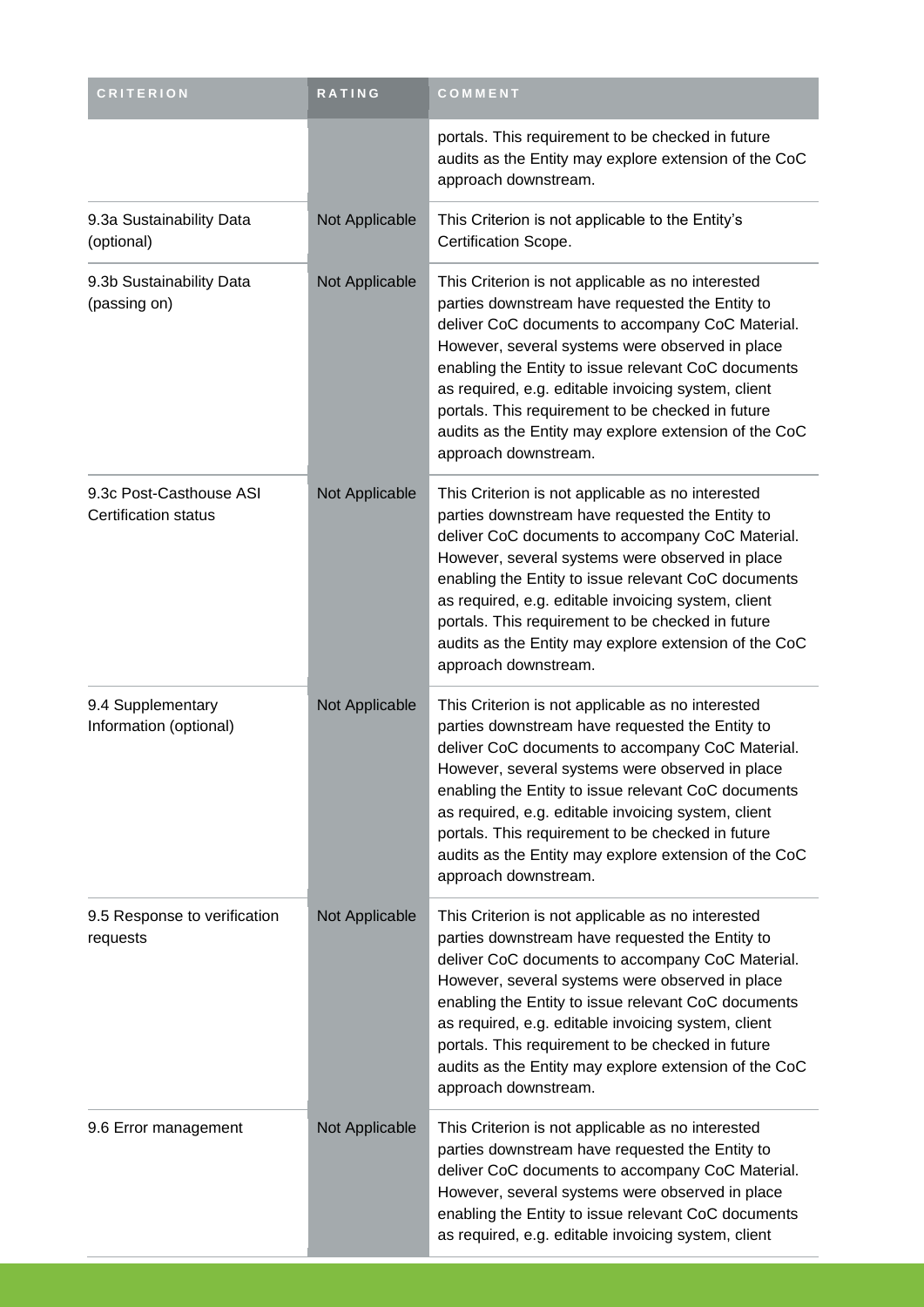| <b>CRITERION</b>                                        | <b>RATING</b>              | COMMENT                                                                                                                                                                                                                                                                                                                                                         |  |  |  |  |
|---------------------------------------------------------|----------------------------|-----------------------------------------------------------------------------------------------------------------------------------------------------------------------------------------------------------------------------------------------------------------------------------------------------------------------------------------------------------------|--|--|--|--|
|                                                         |                            | portals. This requirement to be checked in future<br>audits as the Entity may explore extension of the CoC<br>approach downstream.                                                                                                                                                                                                                              |  |  |  |  |
|                                                         | 10 RECEIVING COC DOCUMENTS |                                                                                                                                                                                                                                                                                                                                                                 |  |  |  |  |
| 10.1 Verify required<br>information included            | Conformance                | S.A. Damm has established procedures to verify the<br>validity of received materials against relevant<br>requirements, including the accompanying documents<br>sent by suppliers. Such procedures are effectively<br>implemented.                                                                                                                               |  |  |  |  |
| 10.2 Verify consistency with<br>shipments               | Conformance                | S.A. Damm has established procedures to verify the<br>consistency of received CoC documents sent by<br>suppliers. Such procedures are effectively<br>implemented and process flows are working, ensuring<br>any CoC Material or eligible scrap and accompanying<br>documentation will be verified prior to being recorded<br>in the Material Accounting System. |  |  |  |  |
| 10.3 Verify supplier CoC<br><b>Certification status</b> | Conformance                | All the aluminium products (0,33L and 0.50L cans)<br>incorporated to the production process in both<br>Compañía Cervecera Damm. S.L. and Estrella de<br>Levante Fábrica de Cerveza. S.A., are directly<br>sourced by the one and only provider, Ball<br>Corporation, which is certified against ASI<br>Performance and Chain of Custody Standards.              |  |  |  |  |
| 10.4 Error management                                   | Conformance                | S.A. Damm has established procedures to check the<br>validity of received packaging materials, which trigger<br>the initialization of actions to solve the issue as well<br>as its recurrence (corrective action).                                                                                                                                              |  |  |  |  |
| 11 MARKET CREDITS SYSTEM: ASI CREDITS                   |                            |                                                                                                                                                                                                                                                                                                                                                                 |  |  |  |  |

| 11.1a Material Accounting<br>System - allocation   | Not Applicable | The Entity is not engaged with the ASI Market Credit<br>System. |
|----------------------------------------------------|----------------|-----------------------------------------------------------------|
| 11.1b Link to Casthouse<br><b>Products</b>         | Not Applicable | The Entity is not engaged with the ASI Market Credit<br>System. |
| 11.1c No double counting                           | Not Applicable | The Entity is not engaged with the ASI Market Credit<br>System. |
| 11.1d No Positive Balance of<br><b>ASI Credits</b> | Not Applicable | The Entity is not engaged with the ASI Market Credit<br>System. |
| 11.2a Date of issue                                | Not Applicable | The Entity is not engaged with the ASI Market Credit<br>System. |
| 11.2b Reference number                             | Not Applicable | The Entity is not engaged with the ASI Market Credit<br>System. |